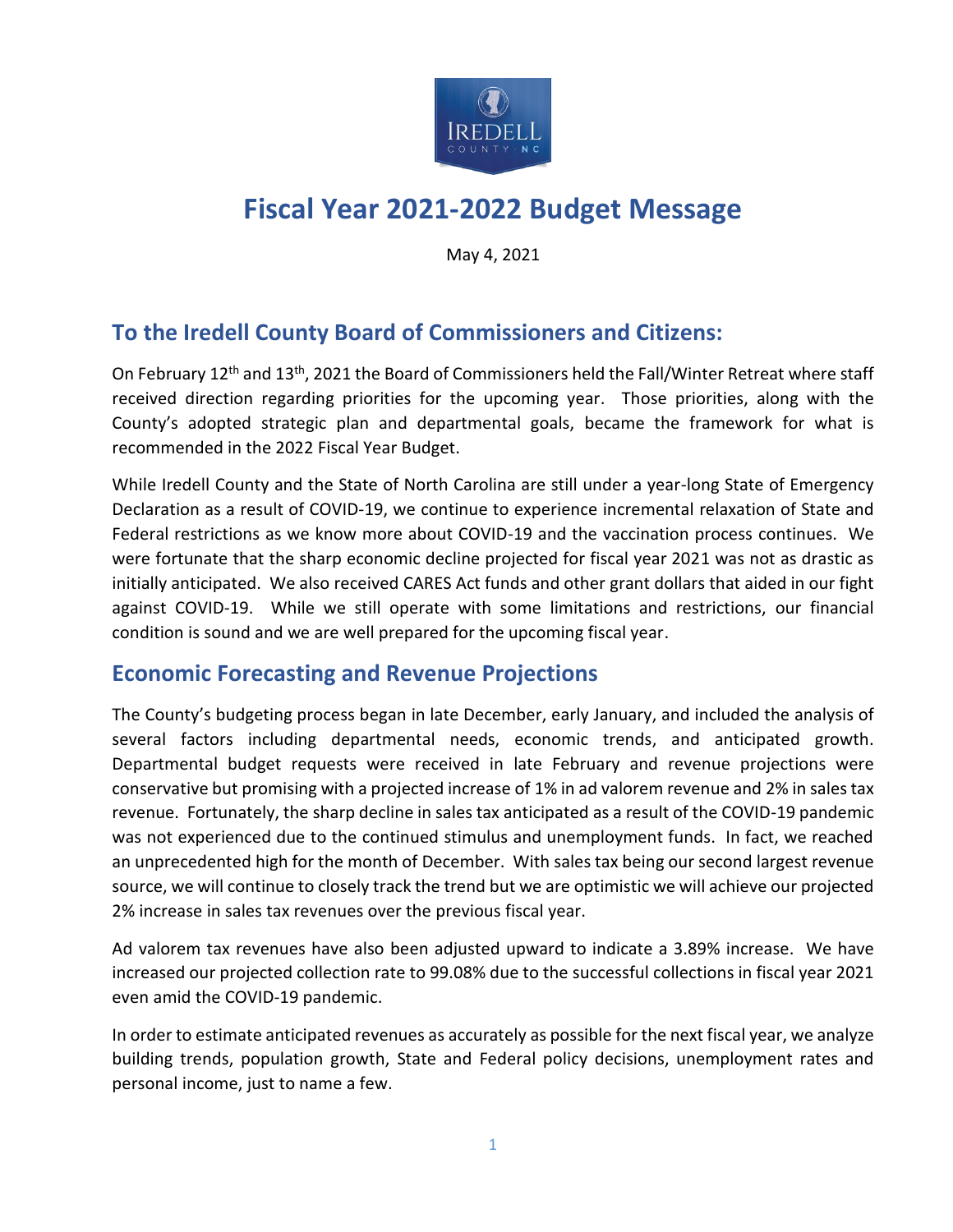New construction starts are a key indicator to an economic future and show builder confidence in the market. When tracking our building permit activity for the first three months of the year, we continue to see an increase as exhibited in Figure 1.



Permitted housing units are continuing to trend up and the real estate market continues to boom. This is a promising pattern and indicates our local economy is still strong and there is confidence in the market, in spite of the COVID-19 Pandemic.

According to the North Carolina Office of State Budget and Management, Iredell County continues to grow at a relatively high rate as exhibited in Figure 2. State projections for Iredell County's 2021 population indicate 185,011 residents and we are projected to reach 194,916 residents by 2025. This indicates a



5.35% increase in population over this next four year budget cycle. Our current 2021 estimated population of 185,011 makes us the 14<sup>th</sup> largest county in the State. More importantly, out of all 100 counties in the State of North Carolina, there are only 14 that have a lower 2020-2021 tax rate.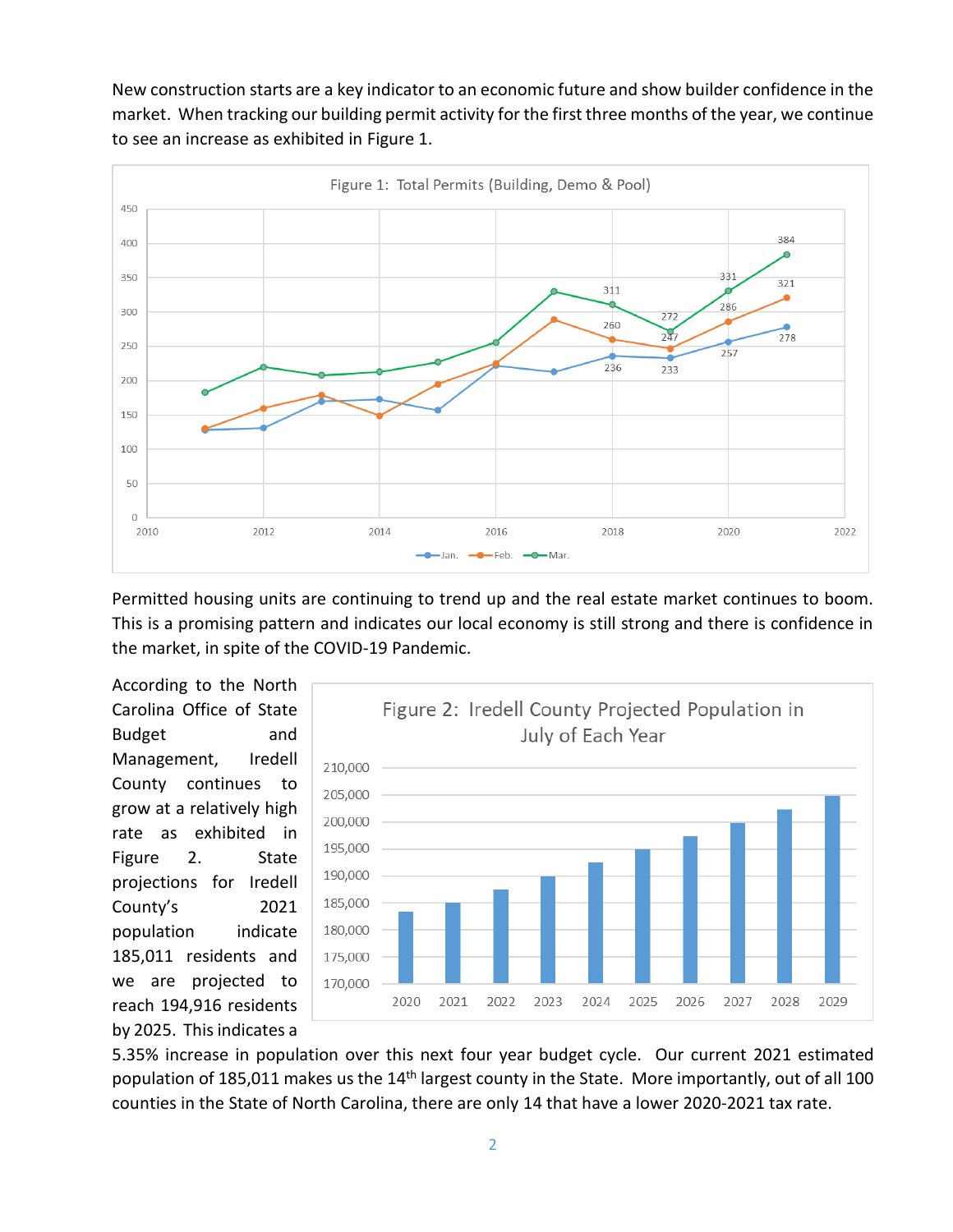A low tax rate is a double edge sword in many respects. It assists in business recruitment/retention and is appealing to new residents but limits the County's ability to offer the same level of services as other similar size counties. It is a delicate balance of adequate service delivery and fiscal conservancy. One key way to sustain a lower tax rate is through strong, conservative fiscal management and diversification of our tax base through economic development. We continue to work hard in supporting our existing business and industry by fostering retention and expansion as well as encouraging new business and industry recruitment. With the partnership of the Iredell County Economic Development Corporation, we strive to foster an environment that creates a premier community to live, work and raise a family.

Our unemployment rate began to tick upwards in March 2020 with a peak in April 2020 of 14.7%, which is higher than the 33-year peak in February of 2010 when it was 14.6% during the slow recovery from the Great Recession. Immediately following that spike, it began to slowly taper off, as exhibited in Figure 3, and as of March 2021 it is at 4.4%, which is below both the State (5.2%) and National Level (6%). This indicates that Iredell County is fairing slightly better than our State and Nation as we slowly emerge from this global pandemic.

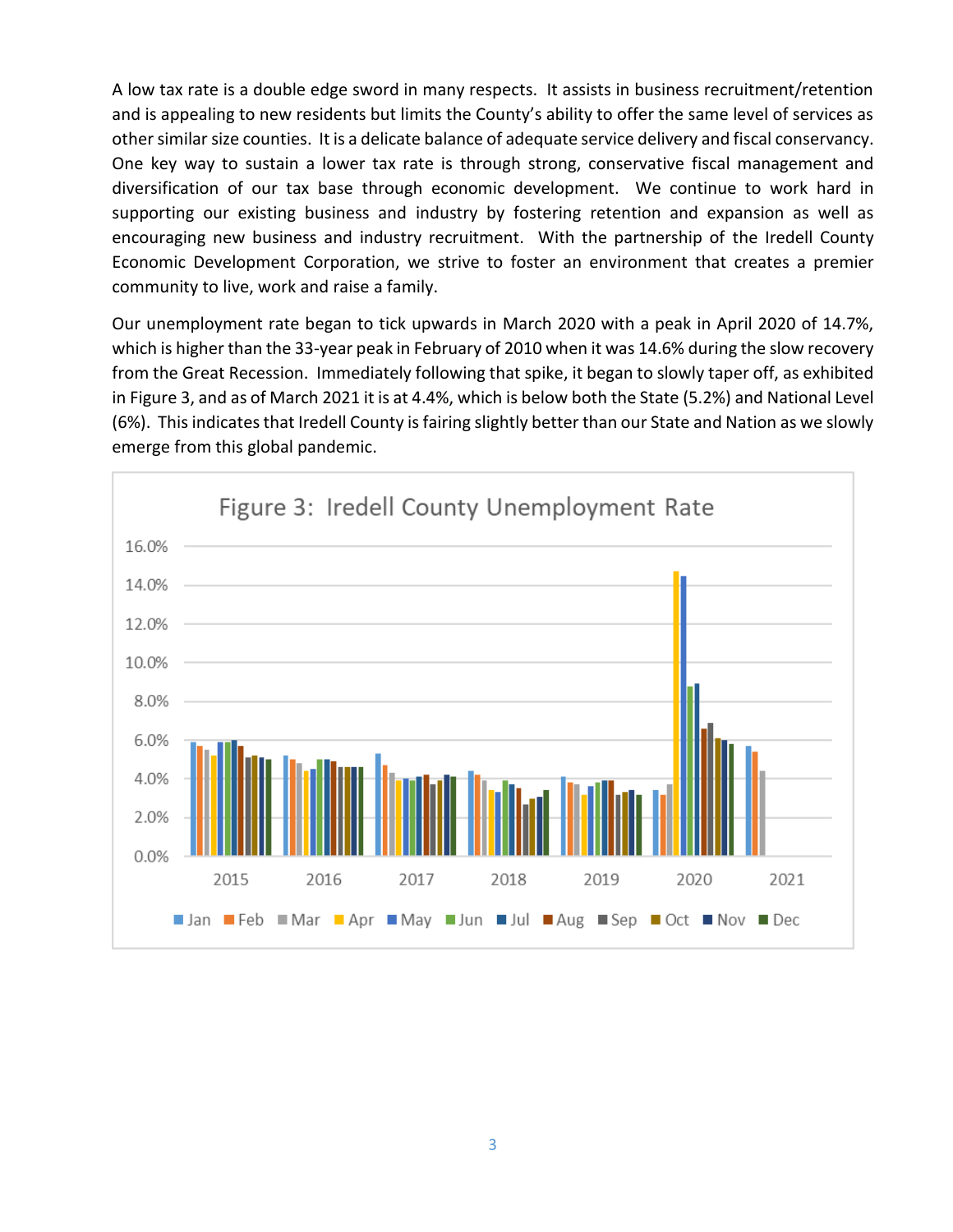The two largest sources of the County's revenue comes from ad valorem tax at 60.90% and local option sales tax at 16.17% as depicted in Figure 4.



When looking at all of the economic indicators, ad valorem tax revenues are expected to increase 3.89%. Taking into consideration the ebbs and flows of all additional revenue sources, the 2022 Fiscal Year Budget Recommendation is expected to have an overall growth of 2.52% or \$5,798,120 of which 9.2% of that growth is in grants and restricted revenue.

### **Fund Balance**

Our fund balance has fluctuated over the past several years as we have saved up funds to pay for large capital projects. One of the largest projects funded out of fund balance was the new Iredell County Detention Center. The Board established a minimum threshold of 18% of operating expenses and we have worked tirelessly to not only maintain that threshold, but slowly build back our fund balance through the diligent savings of our departments and fiscally conservative policies established by the Board of Commissioners. Our fund balance is estimated to be at 23.62% of the recommended budget and we have maintained our commitment to live within our means and prepare for financial uncertainty. This recommended budget does not anticipate the use of fund balance for normal operational funding. The County's Fund Balance Policy and healthy debt profile has served us well through uncertain financial times.

# **Expenditures**

We made every effort to satisfy the priorities of the Board of Commissioners while working within the confines of our available revenues. The majority of the requests are needs that must be prioritized, delayed, or in some cases eliminated due to limits in revenues. We continued our practice of modification of each department's line item requests to reflect actual spending over a four year historical perspective. We also rolled forward unspent funds in the FY21 budget to help cover some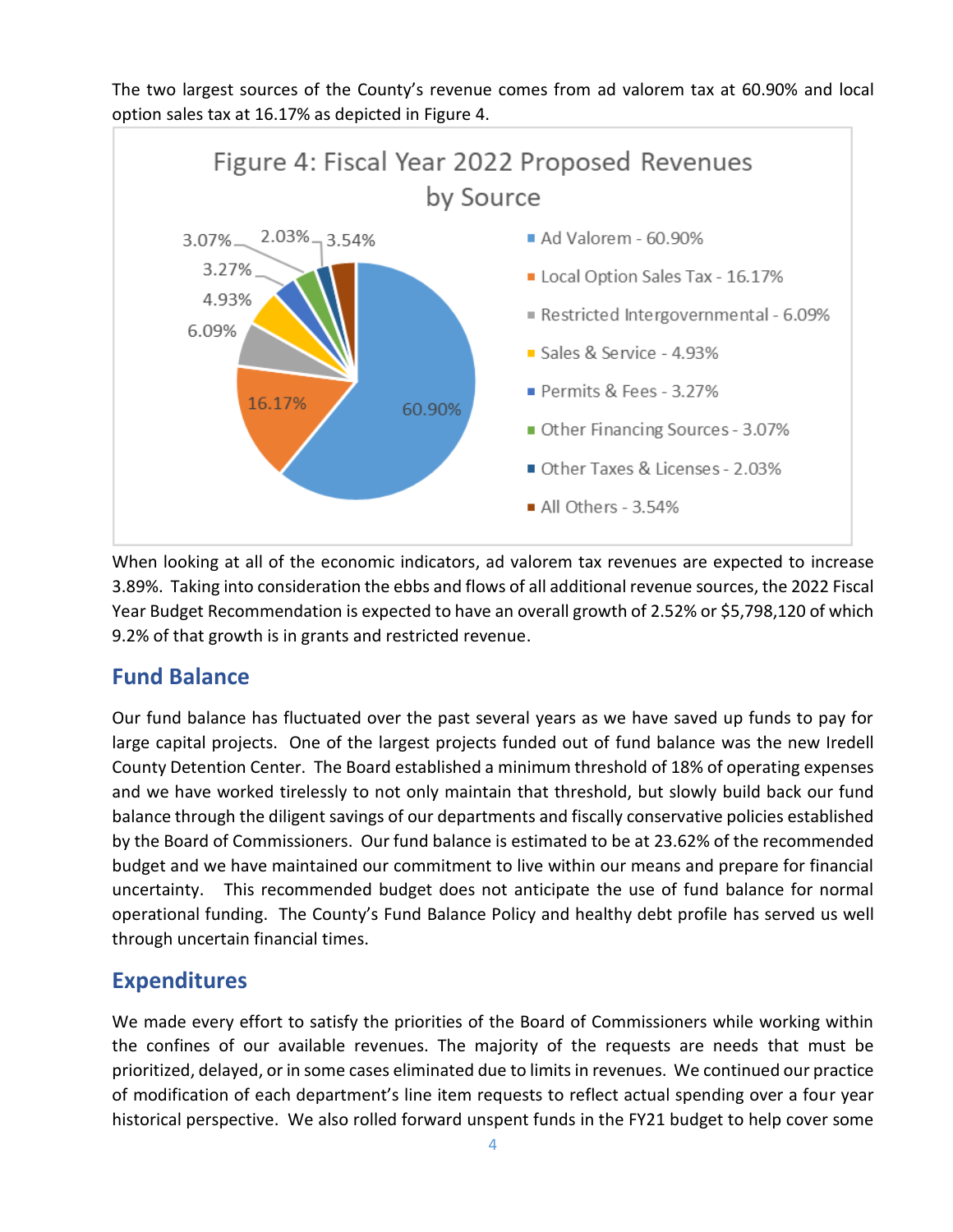FY22 expenses. This was made possible through the travel limitations enacted last year and the shift of service delivery due to State Executive Orders. Figure 5 shows the breakdown of expenditures by category. These percentages are very similar to years past, with the top three areas being in education (42.82%), public safety (21.34%) and human services (14.22%).



# **Education**

Last year we reworked our educational funding formula, primarily in response to the request of the schools, to shift additional funds previously allocated towards capital needs to current expense as exhibited in Figure 6.

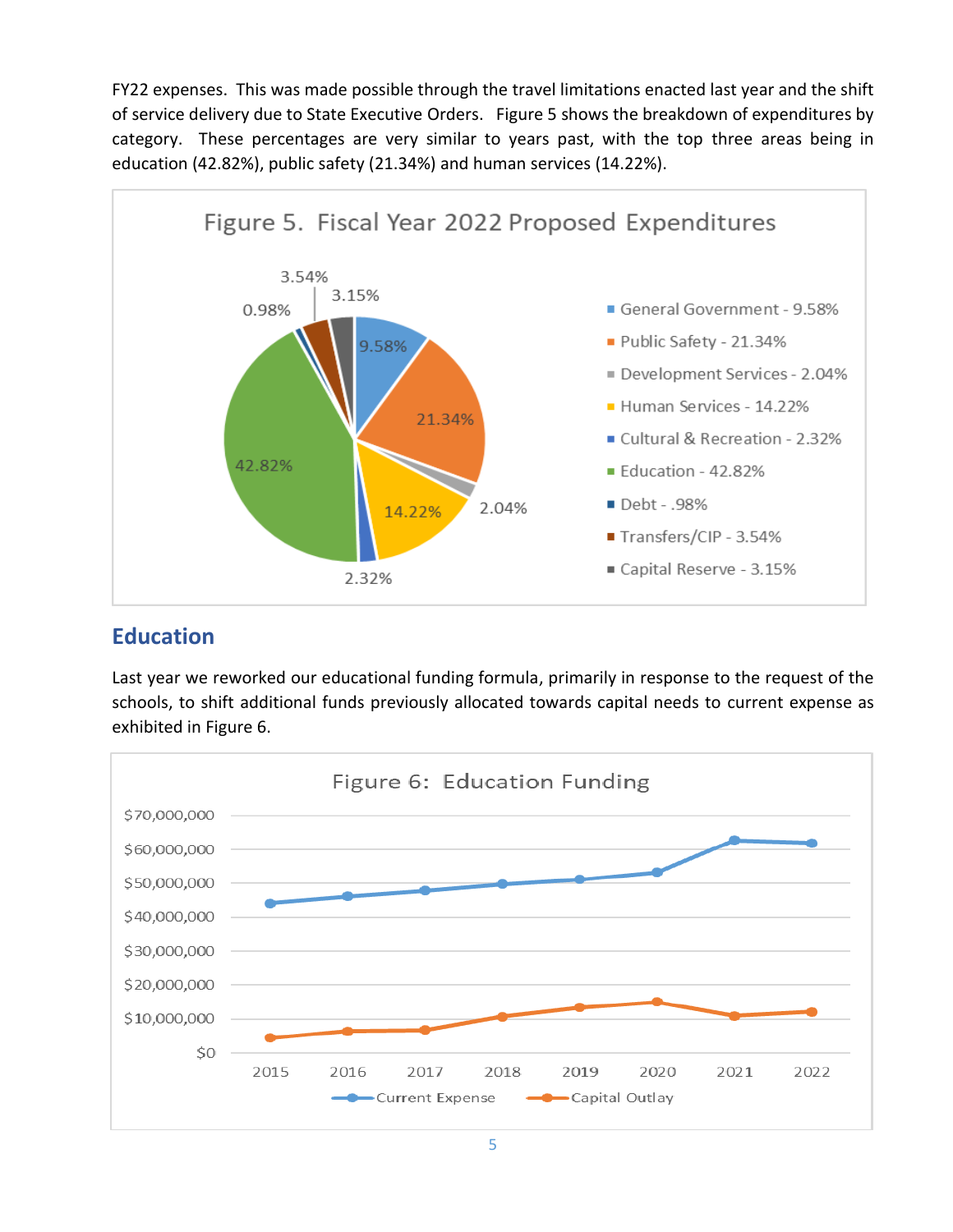This shift provided the schools flexibility that was not previously available to allocate those funds for the highest and most emergent need between current expense and capital.

Current Expense is calculated on a per pupil basis. The initial amount is derived every four years in a reappraisal year by obtaining an average of the counties in NC with average daily membership (ADM) that falls within twenty percent, above and below, Iredell County. Each year thereafter, the per pupil allocation will increase by the December US Department of Labor Un-Adjusted Total Consumer Price Index (CPI), excluding any one-time adjustments from the prior year and not to exceed the estimated property tax revenue growth for the upcoming fiscal year. It's important to note, this funding formula calls for the amount the County contributes per pupil to not decrease. According to this funding formula, the County will fund the schools \$1,967 per student, which is up 1.4% (CPI) from the \$1,940 per student funding from last fiscal year. As a result of COVID-19 and the schools being forced to deliver virtual instruction for most of the school year, the number of students that will return to inperson instruction next fiscal year is uncertain. As in years past, the County has budgeted based on the NC Department of Public Instruction's (DPI) ADM projections. For the next fiscal year both Iredell-Statesville Schools (ISS) and Mooresville Graded School District (MGSD) are estimated to see a reduction in the number of students. It is my recommendation, due to the vast uncertainty of next year's enrollment numbers, that we revisit the current expense funding in September once both systems receive their 10-day ADM numbers. If actual ADM is more than DPI's estimates, the County will adjust this amount to accurately fund based on the actual ADM numbers. Based on DPI's projected enrollment, ISS will see a decrease of 655 students. Per pupil funding increased to \$1,967 but with a decrease of 655 students this resulted in a current expense funding of \$44,737,448, which is a 1% total decrease from prior year. MGSD is projected to see a decrease of 140 students that results in current expense funding of \$13,001,870, which is a 1% decrease from prior year. Based on the funding formula, MCC will receive \$4,194,414 in current expense funding, which is a 1% decrease as well.

| <b>Current Expense</b> |              |              |                                |               |  |  |
|------------------------|--------------|--------------|--------------------------------|---------------|--|--|
|                        | <b>FY21</b>  | <b>FY22</b>  | Inc (Dec) from<br>adopted FY21 | $\frac{9}{6}$ |  |  |
| <b>ISS</b>             | \$45,394,060 | \$44,737,448 | $( $656, 612] - 1\%$           |               |  |  |
| <b>MGSD</b>            | \$13,095,000 | \$13,001,870 | ( \$93, 130)                   | $-1%$         |  |  |
| <b>MCC</b>             | \$4,240,158  | \$4,194,414  | $(545, 744) - 1\%$             |               |  |  |

Capital Funding is equal to Chapter 105 of the NC General Statutes, Article 40 and 42 Local Governmental Sales and Use Taxes, distributed based on the average daily membership between the Iredell-Statesville and Mooresville Graded school systems. Capital funding is recommended to increase to \$7,966,441 (11% increase) for ISS, \$2,317,349 (12% increase) for MGSD and \$1,804,170 (6% increase) for MCC.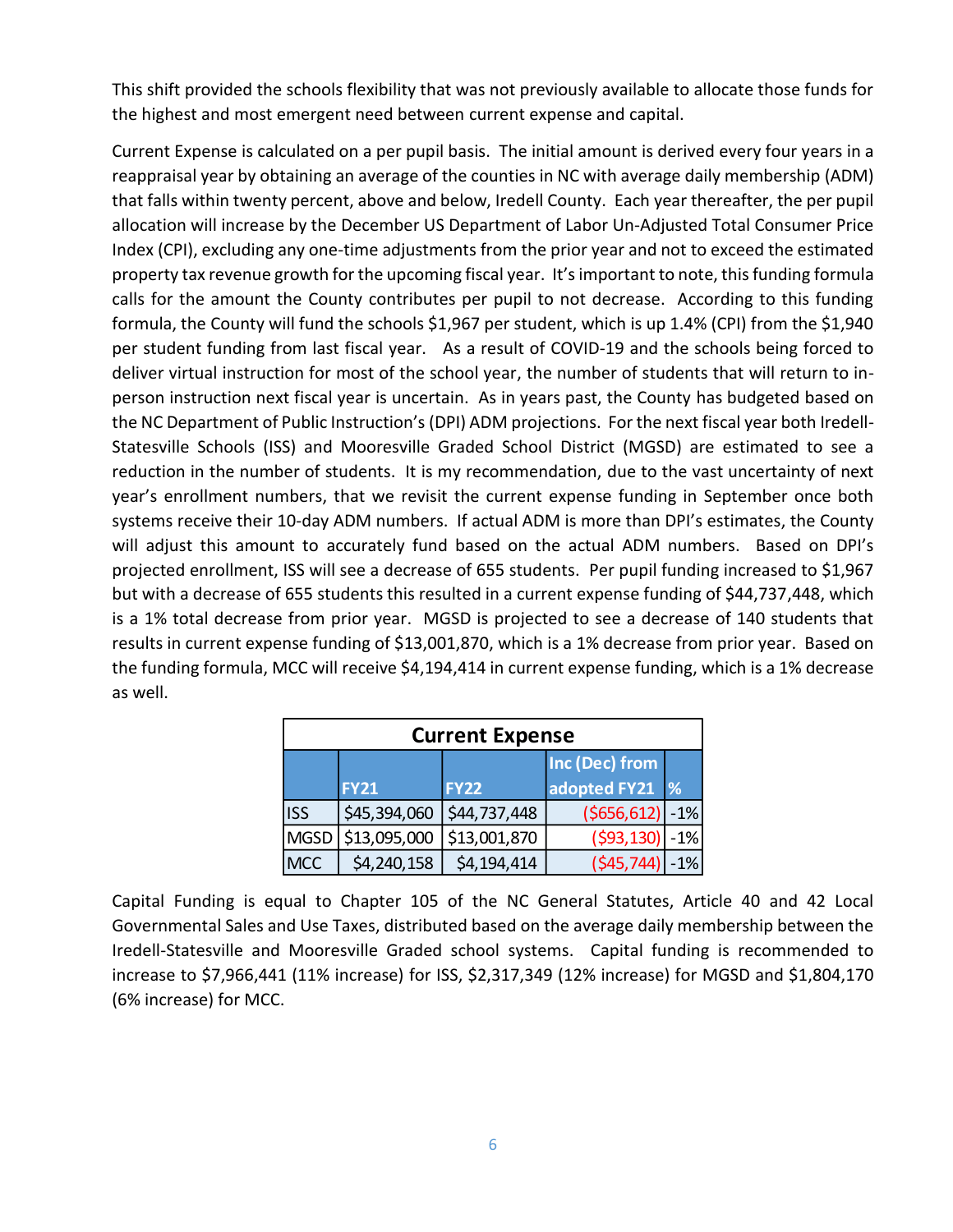| Capital    |                  |             |                                 |     |  |  |
|------------|------------------|-------------|---------------------------------|-----|--|--|
|            | <b>FY 21</b>     | <b>FY22</b> | Inc (Dec) from<br>adopted FY 21 | %   |  |  |
| <b>ISS</b> | \$7,158,638      | \$7,966,441 | \$807,803                       | 11% |  |  |
|            | MGSD \$2,067,195 | \$2,317,349 | \$250,154                       | 12% |  |  |
| <b>MCC</b> | \$1,709,120      | \$1,804,170 | \$95,050                        | 6%  |  |  |

Debt Service is now covered by the County's ad valorem tax collections to cover principal and interest amounts equal to the County's borrowings for the educational facilities. This amount is adjusted annually in accordance with the retirement of principal and interest related to the debt service of capital projects and is recommended to be \$26,040,704 for the 2022 fiscal year.

Fiscal Year 2022 will be the final year of the School Safety & Security funding, for which a new budget was created in fiscal year 2020 in the hopes of a successful referendum to pass the quarter cent sales tax. The County continued to allocate a ½ cent of Ad Valorem taxes to complete the remaining capital needs for school safety and security identified for ISS, MGSD & MCC, which will end in the 2022 fiscal year budget with a final appropriation of \$1,068,760.

Total financial allocations towards education in the three education systems comprises 42.82% of the total proposed General Fund Budget and more specifically 47.86% of the general fund unrestricted revenue.

### **Personnel**

As a service organization our greatest strength is our employees. It is only through them that we are successful and can serve the citizens of Iredell County. The Board recognizes this and has taken proactive steps over the past several years to ensure that Iredell County is an employer of choice. We have and will continue to focus on turnover reduction, which is currently trending at 5.60% from January-March, 2021. This is a key factor in any successful and thriving organization because employee retention is more efficient than employee replacement. Staff retention is achieved through creating positive and safe work environments, engaging your staff and letting them know their voice is heard, showing appreciation and support, encouraging positive morale and rewarding exemplary service.

During a global pandemic it has been a difficult task to keep morale high, but we are fortunate to have dedicated and loyal staff that have a true servant's heart. Our staff are called on now more than ever as a result of COVID-19 and the vast majority have answered the call unselfishly. Throughout the entire COVID-19 pandemic, Iredell County Employees continued to serve the citizens of Iredell County. They came to work each day and answered the call to serve those in need. In a time when most governmental agencies shut their doors, we took proactive steps to protect our employees and citizens and remained open to serve the public.

Each and every one of our departments answered the call to serve from the Health Department conducting COVID testing and vaccinations to our Library and Parks & Recreation Departments holding Kidz Camp, they each responded in a time of need.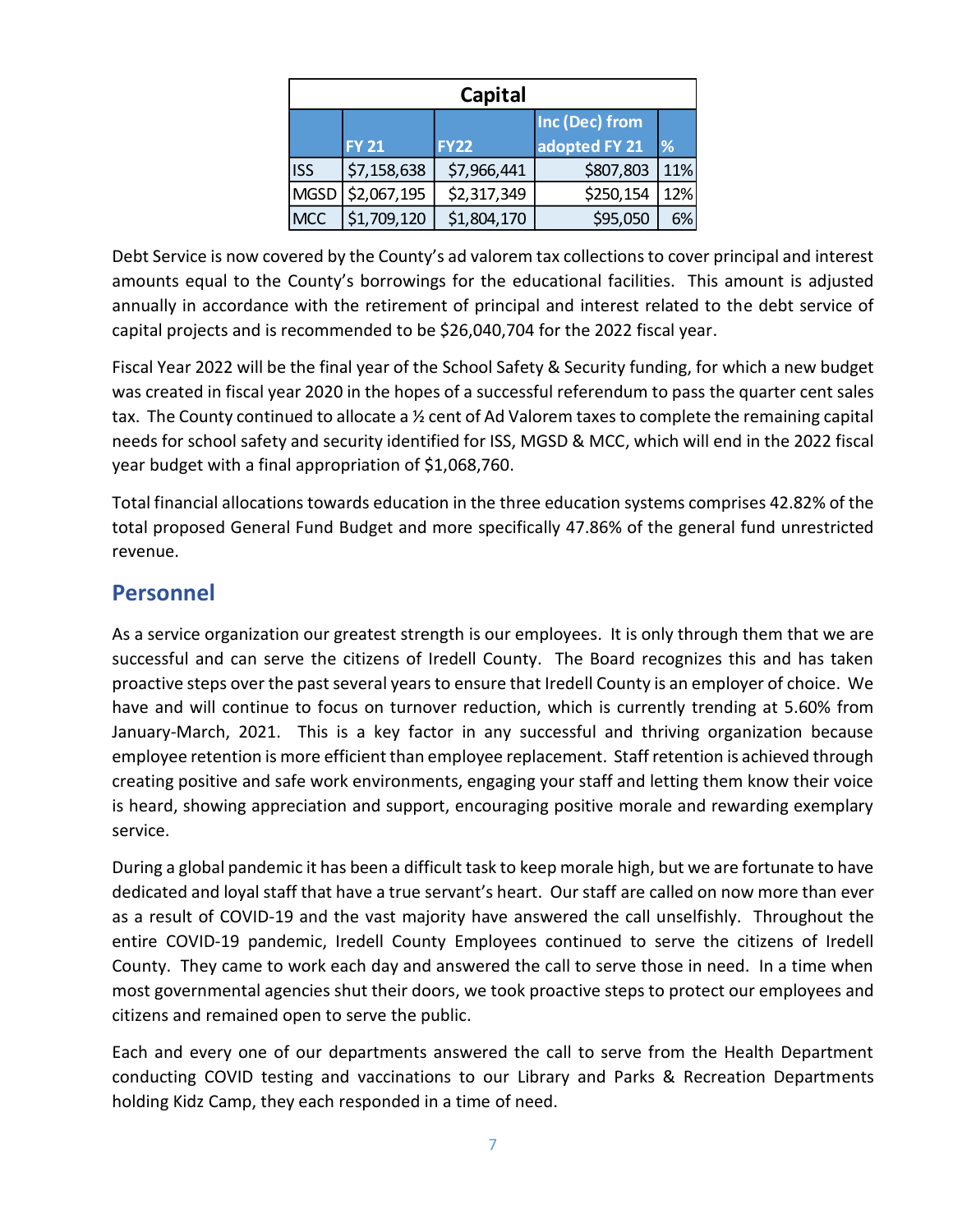The calls for help continued, even in the midst of a global pandemic, and County employees answered without fail day and night. They did this with no expectation of hazard pay or bonuses, they did this when most others were working from home, and they did this out of duty and obligation to the public they serve. Fred Rogers once said "When I was a boy and I would see scary things in the news, my mother would say to me, 'Look for the helpers. You will always find people who are helping.'" Our employees are the helpers, even in a time when very few would step up they were here each and every day helping the citizens of Iredell County. It is for this reason they should be recognized for this commitment to our County and community, and I am recommending a performance-based merit increase up to 5% this fiscal year. In addition, according to our pay and classification review schedule, in the fall of fiscal year 2022 we will conduct our market study to ensure our salaries are competitive with our competition. The results of this market study will be implemented in fiscal year 2023.

We received 29 full time and three part time new position requests this year of which I am recommending 27 full time and two part time. The detail of the recommended positions is as follows:

- One Equipment Services Mechanic in our Vehicle Services Department.
- Nine positions in the Sheriff's Office that includes seven SRO's, with the first year funded through a grant obtained through Iredell-Statesville Schools and an agreement to work on a 50/50 funding plan with ISS for years 2-4. Also included is one IT position and one Detective position.
- Two positions in the Jail with one Bailiff for the courts and one Detention Captain.
- One Animal Control Officer.
- One Quality Assurance Compliance Officer in our Emergency Communications Center.
- Two Paramedics and one Business Officer position in EMS.
- One Erosion Control Inspector in the Planning Department.
- One Environmental Health Specialist in Food and Lodging.
- Five Quality Assurance Specialists in the Social Services Department.
- One Local History Specialist in the Library.
- One Parks and Recreation Grounds Manager.
- One part time Carpenter in our Facility Services Department.
- One full time and one part time Day Porter in the Facility Services Department. This is converting previously contracted janitorial services into one full time and one part time day porter stationed at the Department of Social Services. Due to the amount of traffic this department receives and the frequency of cleaning required, we can transition this service in house cleaning for virtually the same amount of money. This is a strategy we have implemented in our more challenging and higher utilization departments with great success.

# **Capital Projects**

As the County grows and the demand for services shift, we must ensure we are maintaining our facilities and expanding where necessary. Within this budget, there is \$170,000 proposed in facility improvements and \$4,871,000 to fund identified projects in the Capital Improvement Plan (CIP).